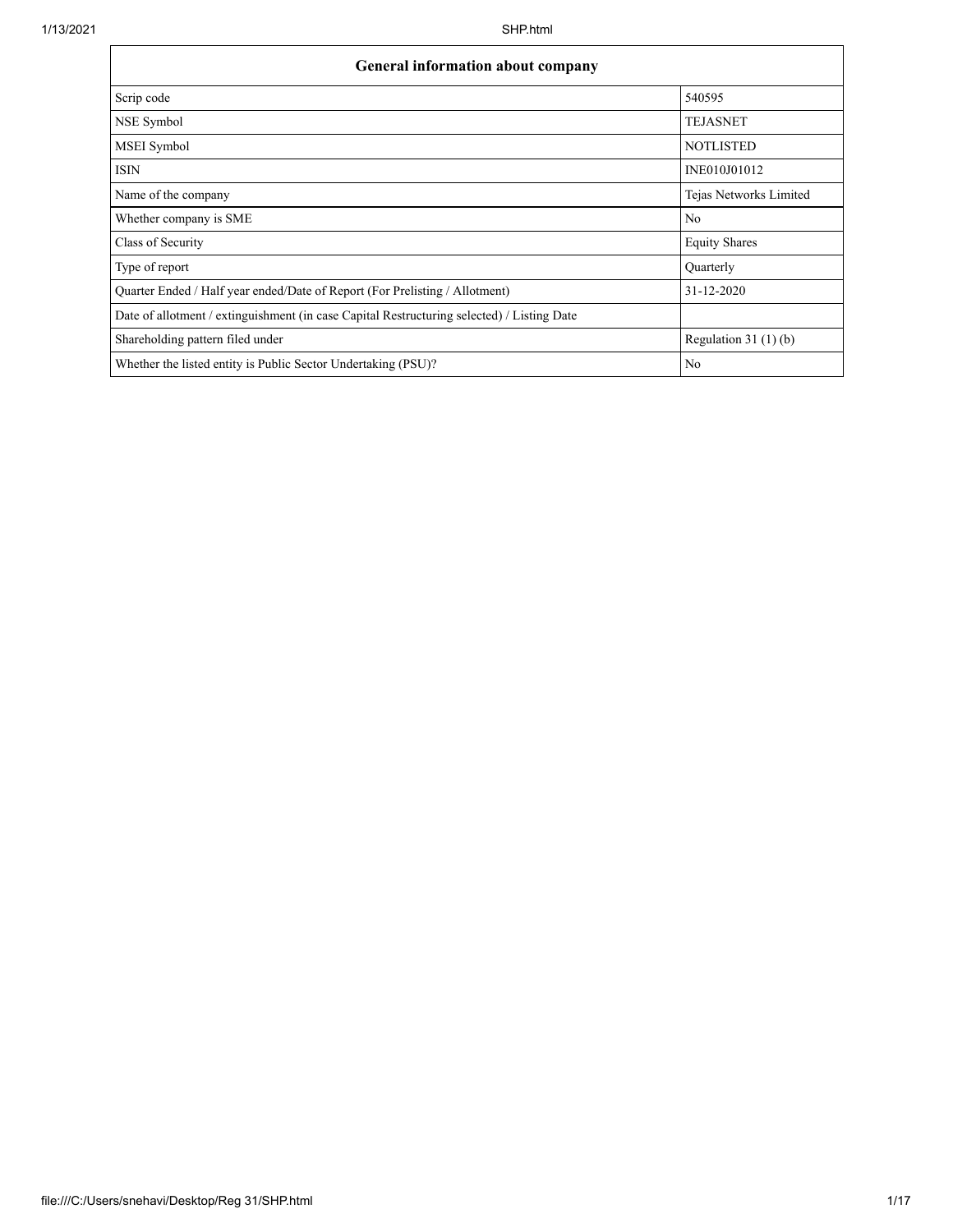|                | <b>Declaration</b>                                                                        |                |                                |                       |                             |  |  |  |  |  |  |  |  |
|----------------|-------------------------------------------------------------------------------------------|----------------|--------------------------------|-----------------------|-----------------------------|--|--|--|--|--|--|--|--|
| Sr.<br>No.     | Particular                                                                                | Yes/No         | Promoter and<br>Promoter Group | Public<br>shareholder | Non Promoter-<br>Non Public |  |  |  |  |  |  |  |  |
| $\mathbf{1}$   | Whether the Listed Entity has issued any partly paid up shares?                           | No             | No                             | N <sub>o</sub>        | N <sub>o</sub>              |  |  |  |  |  |  |  |  |
| 2              | Whether the Listed Entity has issued any Convertible Securities<br>?                      | N <sub>0</sub> | No                             | No                    | No                          |  |  |  |  |  |  |  |  |
| $\overline{3}$ | Whether the Listed Entity has issued any Warrants?                                        | N <sub>0</sub> | No                             | No                    | N <sub>o</sub>              |  |  |  |  |  |  |  |  |
| $\overline{4}$ | Whether the Listed Entity has any shares against which<br>depository receipts are issued? | No             | No                             | No                    | No                          |  |  |  |  |  |  |  |  |
| 5              | Whether the Listed Entity has any shares in locked-in?                                    | No             | No                             | No                    | No                          |  |  |  |  |  |  |  |  |
| 6              | Whether any shares held by promoters are pledge or otherwise<br>encumbered?               | No             | No                             |                       |                             |  |  |  |  |  |  |  |  |
| $\overline{7}$ | Whether company has equity shares with differential voting<br>rights?                     | N <sub>0</sub> | No                             | No                    | No                          |  |  |  |  |  |  |  |  |
| 8              | Whether the listed entity has any significant beneficial owner?                           | N <sub>0</sub> |                                |                       |                             |  |  |  |  |  |  |  |  |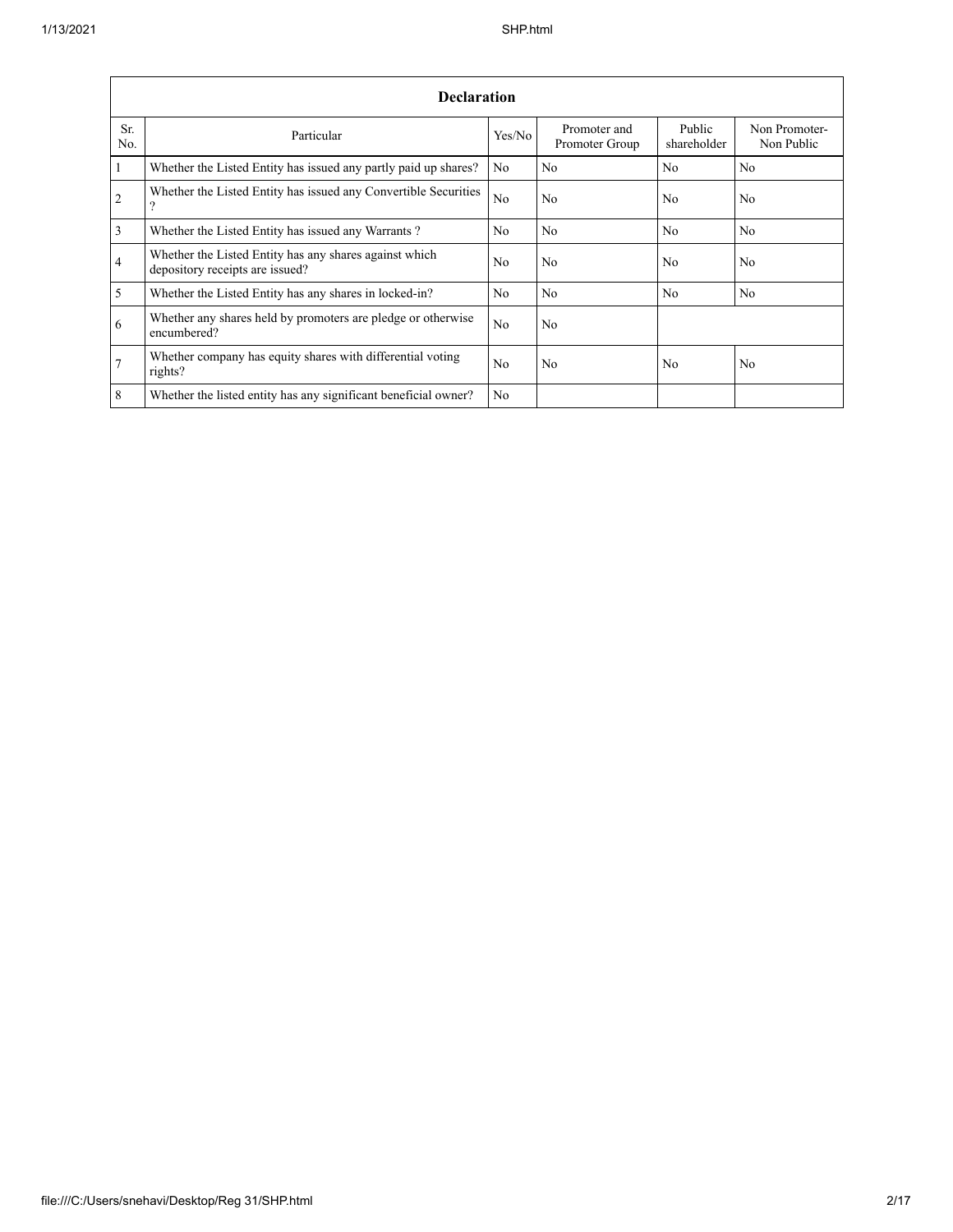|                 | Table 1 – Bunning y Blatement holding of specified securities |                                                                  |                      |                             |                  |                                    |                                        |                                                                  |               |            |                     |  |  |
|-----------------|---------------------------------------------------------------|------------------------------------------------------------------|----------------------|-----------------------------|------------------|------------------------------------|----------------------------------------|------------------------------------------------------------------|---------------|------------|---------------------|--|--|
|                 | Category                                                      | Nos. Of                                                          | No. of<br>fully paid | No. Of<br>Partly<br>paid-up | No. Of<br>shares | Total nos.<br>shares               | Shareholding as a<br>% of total no. of | Number of Voting Rights held in each<br>class of securities (IX) |               |            |                     |  |  |
| Category<br>(I) | of<br>shareholder                                             | shareholders<br>up equity<br>(III)<br>shares<br>held (IV)<br>(V) | equity               | underlying<br>Depository    | held (VII)       | shares (calculated<br>as per SCRR, | No of Voting (XIV) Rights              |                                                                  |               | Total as a |                     |  |  |
|                 | (II)                                                          |                                                                  |                      | shares<br>held              | Receipts<br>(VI) | $= (IV) +$<br>$(V)$ + $(VI)$       | 1957) (VIII) As a<br>% of $(A+B+C2)$   | Class eg:<br>X                                                   | Class<br>eg:y | Total      | $%$ of<br>$(A+B+C)$ |  |  |
| (A)             | Promoter<br>&<br>Promoter<br>Group                            |                                                                  |                      |                             |                  |                                    |                                        |                                                                  |               |            |                     |  |  |
| (B)             | Public                                                        | 40873                                                            | 92801944             |                             |                  | 92801944                           | 100                                    | 92801944                                                         |               | 92801944   | 100                 |  |  |
| (C)             | Non<br>Promoter-<br>Non Public                                |                                                                  |                      |                             |                  |                                    |                                        |                                                                  |               |            |                     |  |  |
| (C1)            | <b>Shares</b><br>underlying<br>DRs                            |                                                                  |                      |                             |                  |                                    |                                        |                                                                  |               |            |                     |  |  |
| (C2)            | Shares held<br>by<br>Employee<br>Trusts                       |                                                                  |                      |                             |                  |                                    |                                        |                                                                  |               |            |                     |  |  |
|                 | Total                                                         | 40873                                                            | 92801944             |                             |                  | 92801944                           | 100                                    | 92801944                                                         |               | 92801944   | 100                 |  |  |

## **Table I - Summary Statement holding of specified securities**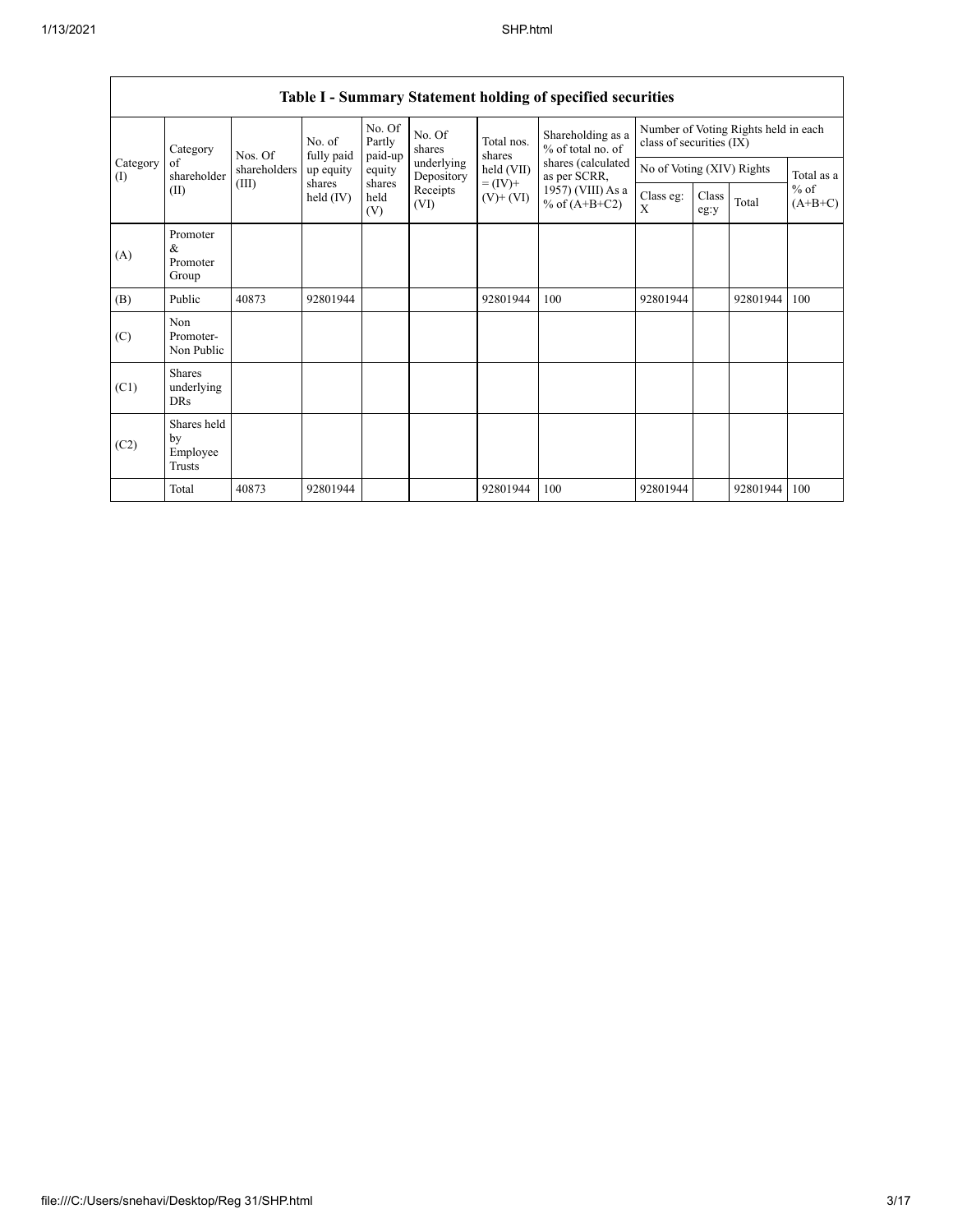|                 | Table I - Summary Statement holding of specified securities |                                                                                                                                                                  |                                                  |                                                                                          |                                                                                    |                                                  |            |                                                                               |                                |                                       |  |  |  |
|-----------------|-------------------------------------------------------------|------------------------------------------------------------------------------------------------------------------------------------------------------------------|--------------------------------------------------|------------------------------------------------------------------------------------------|------------------------------------------------------------------------------------|--------------------------------------------------|------------|-------------------------------------------------------------------------------|--------------------------------|---------------------------------------|--|--|--|
| Category<br>(1) | Category<br>of<br>shareholder<br>(II)                       | No. Of<br>No. of<br>Shares<br><b>Shares</b><br>Underlying<br>Underlying<br>Outstanding<br>Outstanding<br>convertible<br>Warrants<br>securities<br>$(X_i)$<br>(X) |                                                  | No. Of Shares<br>Underlying<br>Outstanding<br>convertible                                | Shareholding, as a %<br>assuming full<br>conversion of<br>convertible securities ( | Number of<br>Locked in<br>shares (XII)           |            | Number of<br><b>Shares</b><br>pledged or<br>otherwise<br>encumbered<br>(XIII) |                                | Number of<br>equity shares<br>held in |  |  |  |
|                 |                                                             |                                                                                                                                                                  | securities and<br>No. Of<br>Warrants (Xi)<br>(a) | as a percentage of<br>diluted share capital)<br>$(XI)=(VII)+(X)$ As a %<br>of $(A+B+C2)$ | No.<br>(a)                                                                         | As a<br>$%$ of<br>total<br>Shares<br>held<br>(b) | No.<br>(a) | As a<br>$%$ of<br>total<br><b>Shares</b><br>held<br>(b)                       | dematerialized<br>form $(XIV)$ |                                       |  |  |  |
| (A)             | Promoter<br>&<br>Promoter<br>Group                          |                                                                                                                                                                  |                                                  |                                                                                          |                                                                                    |                                                  |            |                                                                               |                                |                                       |  |  |  |
| (B)             | Public                                                      |                                                                                                                                                                  |                                                  |                                                                                          | 100                                                                                |                                                  |            |                                                                               |                                | 92511293                              |  |  |  |
| (C)             | Non<br>Promoter-<br>Non Public                              |                                                                                                                                                                  |                                                  |                                                                                          |                                                                                    |                                                  |            |                                                                               |                                |                                       |  |  |  |
| (C1)            | <b>Shares</b><br>underlying<br><b>DRs</b>                   |                                                                                                                                                                  |                                                  |                                                                                          |                                                                                    |                                                  |            |                                                                               |                                |                                       |  |  |  |
| (C2)            | Shares held<br>by<br>Employee<br>Trusts                     |                                                                                                                                                                  |                                                  |                                                                                          |                                                                                    |                                                  |            |                                                                               |                                |                                       |  |  |  |
|                 | Total                                                       |                                                                                                                                                                  |                                                  |                                                                                          | 100                                                                                |                                                  |            |                                                                               |                                | 92511293                              |  |  |  |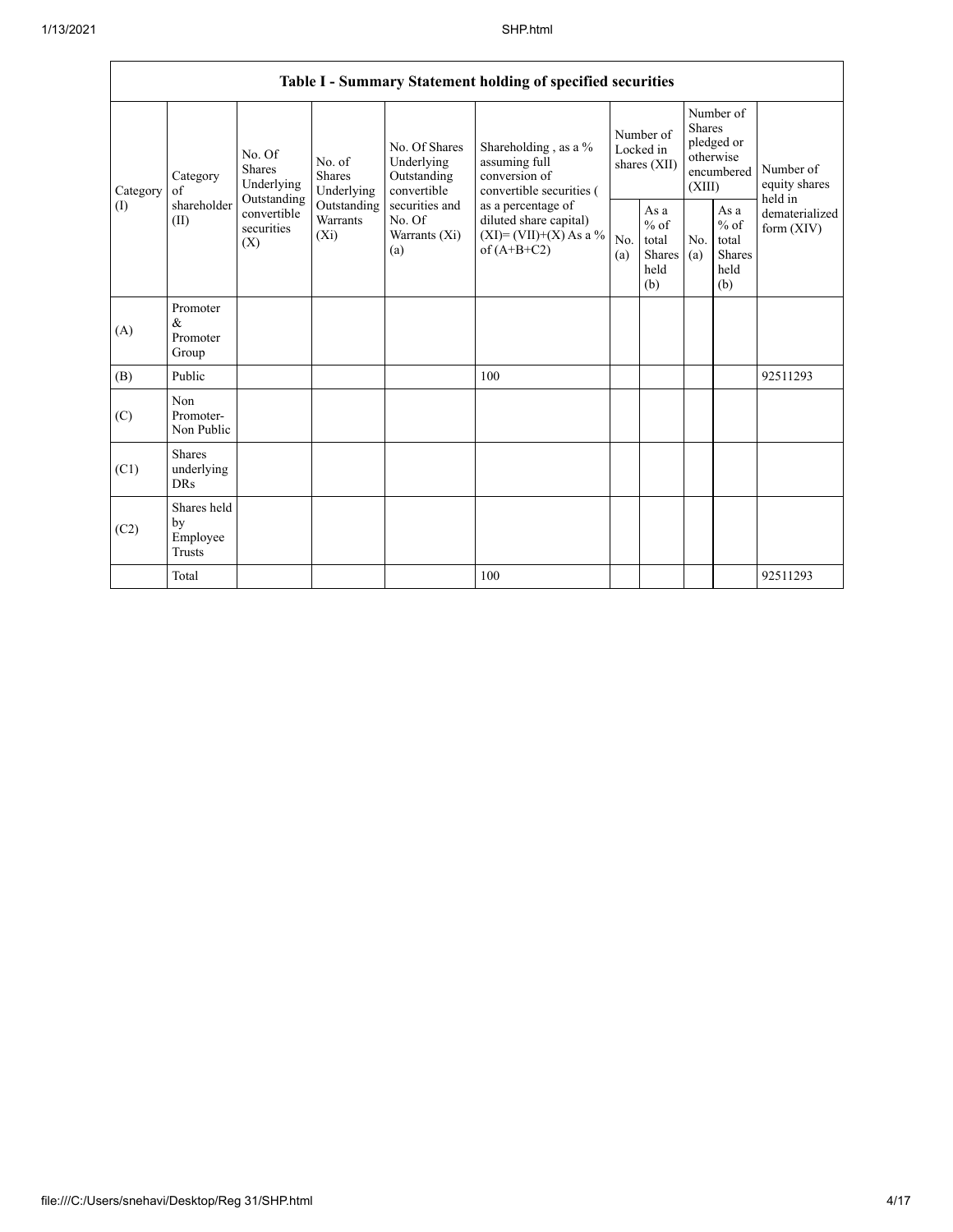|                                                                             |                                                                                                                        |                         |                         |                                 |                                    |                             | Table II - Statement showing shareholding pattern of the Promoter and Promoter Group          |                           |               |                                      |                                 |
|-----------------------------------------------------------------------------|------------------------------------------------------------------------------------------------------------------------|-------------------------|-------------------------|---------------------------------|------------------------------------|-----------------------------|-----------------------------------------------------------------------------------------------|---------------------------|---------------|--------------------------------------|---------------------------------|
|                                                                             |                                                                                                                        |                         | No. of                  | No.<br>Of<br>Partly             | No. Of                             | Total nos.                  | Shareholding<br>as a % of total                                                               | class of securities (IX)  |               | Number of Voting Rights held in each |                                 |
| Sr.                                                                         | Category &<br>Name of the<br>Shareholders                                                                              | Nos. Of<br>shareholders | fully paid<br>up equity | paid-<br>up                     | shares<br>underlying<br>Depository | shares<br>held<br>$(VII) =$ | no. of shares<br>(calculated as<br>per SCRR,                                                  | No of Voting (XIV) Rights |               |                                      | Total<br>as a %                 |
|                                                                             | $($ I                                                                                                                  | (III)                   | shares<br>held $(IV)$   | equity<br>shares<br>held<br>(V) | Receipts<br>(VI)                   | $(IV)+$<br>$(V)$ + $(VI)$   | 1957) (VIII)<br>As a % of<br>$(A+B+C2)$                                                       | Class eg:<br>Χ            | Class<br>eg:y | Total                                | of<br>Total<br>Voting<br>rights |
| $\mathbf A$                                                                 | Table II - Statement showing shareholding pattern of the Promoter and Promoter Group                                   |                         |                         |                                 |                                    |                             |                                                                                               |                           |               |                                      |                                 |
| (1)                                                                         | Indian                                                                                                                 |                         |                         |                                 |                                    |                             |                                                                                               |                           |               |                                      |                                 |
| (2)                                                                         | Foreign                                                                                                                |                         |                         |                                 |                                    |                             |                                                                                               |                           |               |                                      |                                 |
| $\, {\bf B}$                                                                | Table III - Statement showing shareholding pattern of the Public shareholder                                           |                         |                         |                                 |                                    |                             |                                                                                               |                           |               |                                      |                                 |
| (1)                                                                         | Institutions                                                                                                           |                         |                         |                                 |                                    |                             |                                                                                               |                           |               |                                      |                                 |
| (a)                                                                         | Mutual Funds                                                                                                           | $\overline{4}$          | 7271324                 |                                 |                                    | 7271324                     | 7.84                                                                                          | 7271324                   |               | 7271324                              | 7.84                            |
| (c)                                                                         | Alternate<br>Investment<br>Funds                                                                                       | 4                       | 505774                  |                                 |                                    | 505774                      | 0.55                                                                                          | 505774                    |               | 505774                               | 0.55                            |
| (e)                                                                         | Foreign<br>Portfolio<br>Investors                                                                                      | 13                      | 19619645                |                                 |                                    | 19619645                    | 21.14                                                                                         | 19619645                  |               | 19619645                             | 21.14                           |
| (f)                                                                         | Financial<br>Institutions/<br><b>Banks</b>                                                                             | 1                       | 101                     |                                 |                                    | 101                         | $\mathbf{0}$                                                                                  | 101                       |               | 101                                  | $\boldsymbol{0}$                |
| Sub-Total<br>(B)(1)                                                         |                                                                                                                        | 22                      | 27396844                |                                 |                                    | 27396844                    | 29.52                                                                                         | 27396844                  |               | 27396844                             | 29.52                           |
| (3)                                                                         | Non-institutions                                                                                                       |                         |                         |                                 |                                    |                             |                                                                                               |                           |               |                                      |                                 |
| (a(i))                                                                      | Individuals -<br>i.Individual<br>shareholders<br>holding<br>nominal share<br>capital up to<br>Rs. 2 lakhs.             | 38608                   | 12807373                |                                 |                                    | 12807373                    | 13.8                                                                                          | 12807373                  |               | 12807373                             | 13.8                            |
| (a(ii))                                                                     | Individuals -<br>ii. Individual<br>shareholders<br>holding<br>nominal share<br>capital in<br>excess of Rs.<br>2 lakhs. | 108                     | 7140846                 |                                 |                                    | 7140846                     | 7.69                                                                                          | 7140846                   |               | 7140846                              | 7.69                            |
| (e)                                                                         | Any Other<br>(specify)                                                                                                 | 2135                    | 45456881                |                                 |                                    | 45456881                    | 48.98                                                                                         | 45456881                  |               | 45456881                             | 48.98                           |
| Sub-Total<br>(B)(3)                                                         |                                                                                                                        | 40851                   | 65405100                |                                 |                                    | 65405100                    | 70.48                                                                                         | 65405100                  |               | 65405100                             | 70.48                           |
| <b>Total Public</b><br>Shareholding<br>$(B)=(B)(1)+$<br>$(B)(2)+(B)$<br>(3) |                                                                                                                        | 40873                   | 92801944                |                                 |                                    | 92801944                    | 100                                                                                           | 92801944                  |               | 92801944                             | 100                             |
| $\overline{C}$                                                              |                                                                                                                        |                         |                         |                                 |                                    |                             | Table IV - Statement showing shareholding pattern of the Non Promoter- Non Public shareholder |                           |               |                                      |                                 |
| Total (<br>$A+B+C2$ )                                                       |                                                                                                                        | 40873                   | 92801944                |                                 |                                    | 92801944                    | 100                                                                                           | 92801944                  |               | 92801944                             | 100                             |
| Total<br>$(A+B+C)$                                                          |                                                                                                                        | 40873                   | 92801944                |                                 |                                    | 92801944 100                |                                                                                               | 92801944                  |               | 92801944                             | 100                             |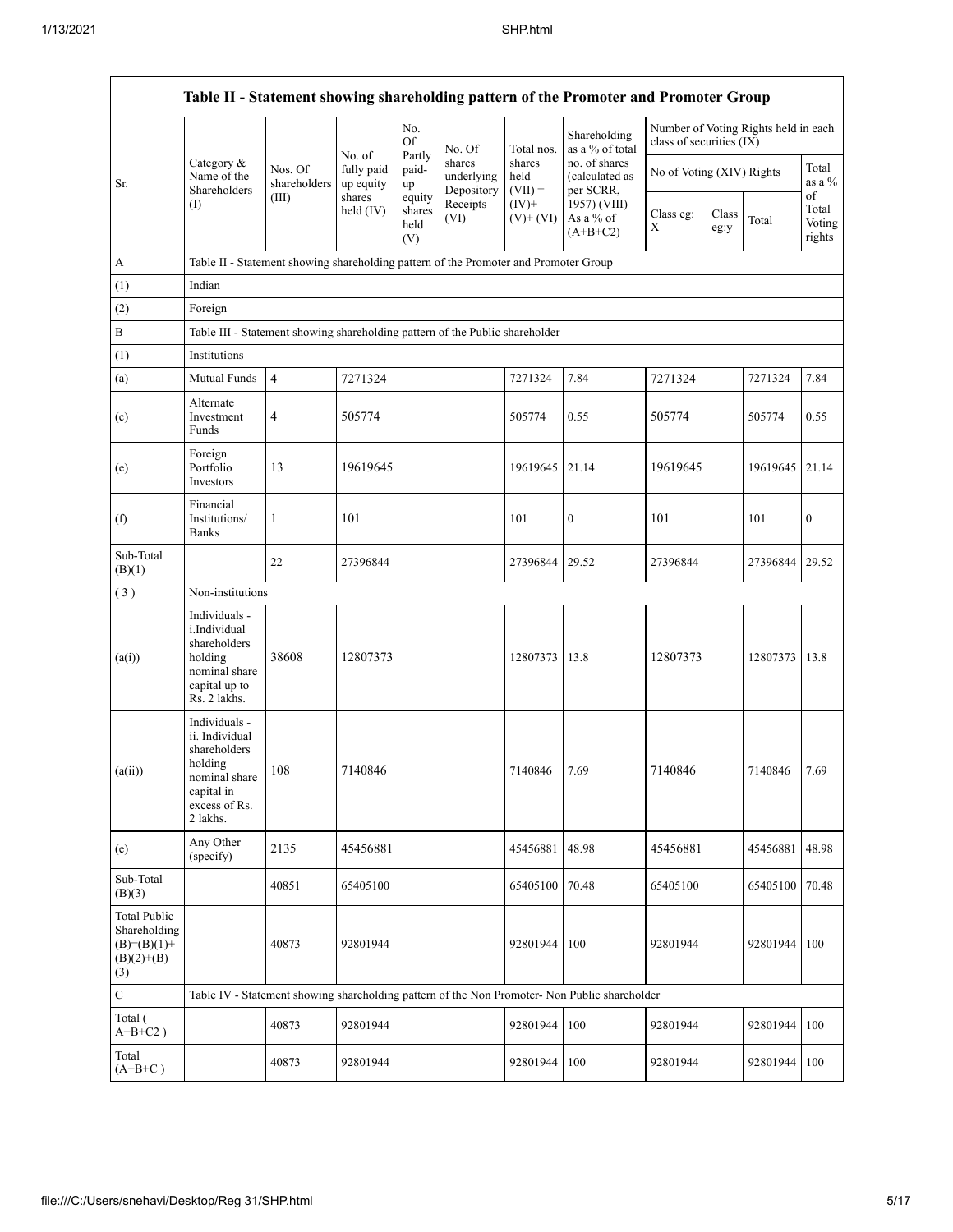|                                                                               | Table II - Statement showing shareholding pattern of the Promoter and Promoter Group     |                                       |                                                           |                                                                                               |                                        |                                                   |                                                                        |                                                         |                                       |  |  |  |
|-------------------------------------------------------------------------------|------------------------------------------------------------------------------------------|---------------------------------------|-----------------------------------------------------------|-----------------------------------------------------------------------------------------------|----------------------------------------|---------------------------------------------------|------------------------------------------------------------------------|---------------------------------------------------------|---------------------------------------|--|--|--|
|                                                                               | No. Of<br><b>Shares</b><br>Underlying<br>Outstanding<br>convertible<br>securities<br>(X) | No. of<br><b>Shares</b><br>Underlying | No. Of Shares<br>Underlying<br>Outstanding<br>convertible | Shareholding, as a %<br>assuming full conversion of<br>convertible securities (as a           | Number of<br>Locked in<br>shares (XII) |                                                   | Number of<br>Shares<br>pledged or<br>otherwise<br>encumbered<br>(XIII) |                                                         | Number of<br>equity shares<br>held in |  |  |  |
| Sr.                                                                           |                                                                                          | Outstanding<br>Warrants<br>$(X_i)$    | securities and No.<br>Of Warrants (Xi)<br>(a)             | percentage of diluted share<br>capital) $(XI) = (VII)+(X)$ As a<br>% of $(A+B+C2)$            | No.<br>(a)                             | As a<br>$\%$ of<br>total<br>Shares<br>held<br>(b) | No.<br>(a)                                                             | As a<br>$%$ of<br>total<br><b>Shares</b><br>held<br>(b) | dematerialized<br>form $(XIV)$        |  |  |  |
| $\boldsymbol{A}$                                                              |                                                                                          |                                       |                                                           | Table II - Statement showing shareholding pattern of the Promoter and Promoter Group          |                                        |                                                   |                                                                        |                                                         |                                       |  |  |  |
| (1)                                                                           | Indian                                                                                   |                                       |                                                           |                                                                                               |                                        |                                                   |                                                                        |                                                         |                                       |  |  |  |
| (2)                                                                           | Foreign                                                                                  |                                       |                                                           |                                                                                               |                                        |                                                   |                                                                        |                                                         |                                       |  |  |  |
| $\, {\bf B}$                                                                  | Table III - Statement showing shareholding pattern of the Public shareholder             |                                       |                                                           |                                                                                               |                                        |                                                   |                                                                        |                                                         |                                       |  |  |  |
| (1)                                                                           | Institutions                                                                             |                                       |                                                           |                                                                                               |                                        |                                                   |                                                                        |                                                         |                                       |  |  |  |
| (a)                                                                           |                                                                                          |                                       |                                                           | 7.84                                                                                          |                                        |                                                   |                                                                        |                                                         | 7271324                               |  |  |  |
| (c)                                                                           |                                                                                          |                                       |                                                           | 0.55                                                                                          |                                        |                                                   |                                                                        |                                                         | 505774                                |  |  |  |
| (e)                                                                           |                                                                                          |                                       |                                                           | 21.14                                                                                         |                                        |                                                   |                                                                        |                                                         | 19619645                              |  |  |  |
| (f)                                                                           |                                                                                          |                                       |                                                           | $\boldsymbol{0}$                                                                              |                                        |                                                   |                                                                        |                                                         | 101                                   |  |  |  |
| Sub-Total<br>(B)(1)                                                           |                                                                                          |                                       |                                                           | 29.52                                                                                         |                                        |                                                   |                                                                        |                                                         | 27396844                              |  |  |  |
| (3)                                                                           | Non-institutions                                                                         |                                       |                                                           |                                                                                               |                                        |                                                   |                                                                        |                                                         |                                       |  |  |  |
| (a(i))                                                                        |                                                                                          |                                       |                                                           | 13.8                                                                                          |                                        |                                                   |                                                                        |                                                         | 12678651                              |  |  |  |
| (a(ii))                                                                       |                                                                                          |                                       |                                                           | 7.69                                                                                          |                                        |                                                   |                                                                        |                                                         | 7104096                               |  |  |  |
| (e)                                                                           |                                                                                          |                                       |                                                           | 48.98                                                                                         |                                        |                                                   |                                                                        |                                                         | 45331702                              |  |  |  |
| Sub-Total<br>(B)(3)                                                           |                                                                                          |                                       |                                                           | 70.48                                                                                         |                                        |                                                   |                                                                        |                                                         | 65114449                              |  |  |  |
| <b>Total Public</b><br>Shareholding<br>$(B)= (B)(1) +$<br>$(B)(2)+(B)$<br>(3) |                                                                                          |                                       |                                                           | 100                                                                                           |                                        |                                                   |                                                                        |                                                         | 92511293                              |  |  |  |
| ${\bf C}$                                                                     |                                                                                          |                                       |                                                           | Table IV - Statement showing shareholding pattern of the Non Promoter- Non Public shareholder |                                        |                                                   |                                                                        |                                                         |                                       |  |  |  |
| Total (<br>$A+B+C2$ )                                                         |                                                                                          |                                       |                                                           | 100                                                                                           |                                        |                                                   |                                                                        |                                                         | 92511293                              |  |  |  |
| Total<br>$(A+B+C)$                                                            |                                                                                          |                                       |                                                           | 100                                                                                           |                                        |                                                   |                                                                        |                                                         | 92511293                              |  |  |  |

┑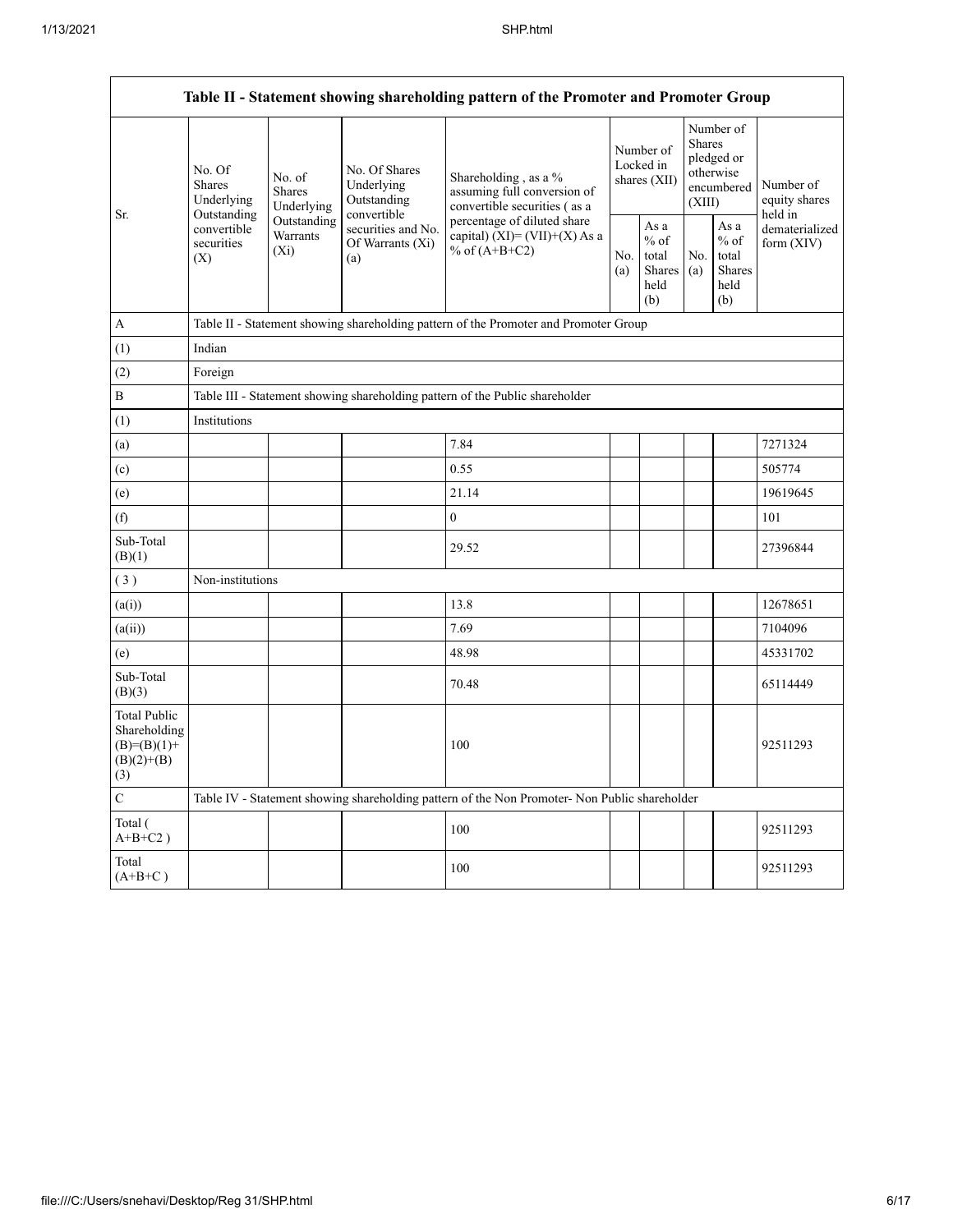| Searial No.                                                                                                                                                                          | 1                                                             |                       |
|--------------------------------------------------------------------------------------------------------------------------------------------------------------------------------------|---------------------------------------------------------------|-----------------------|
| Name of the<br>Shareholders (I)                                                                                                                                                      | Nippon Life India Trustee Ltd-A/C Nippon India Small Cap Fund | Click here to go back |
| PAN(II)                                                                                                                                                                              | AAATR0090B                                                    | Total                 |
| No. of fully paid<br>up equity shares<br>$held$ (IV)                                                                                                                                 | 6473697                                                       | 6473697               |
| No. Of Partly paid-<br>up equity shares<br>$\text{held}(V)$                                                                                                                          |                                                               |                       |
| No. Of shares<br>underlying<br>Depository<br>Receipts (VI)                                                                                                                           |                                                               |                       |
| Total nos. shares<br>held $(VII) = (IV) +$<br>$(V)$ + $(VI)$                                                                                                                         | 6473697                                                       | 6473697               |
| Shareholding as a<br>% of total no. of<br>shares (calculated<br>as per SCRR,<br>1957) (VIII) As a<br>% of $(A+B+C2)$                                                                 | 6.98                                                          | 6.98                  |
|                                                                                                                                                                                      | Number of Voting Rights held in each class of securities (IX) |                       |
| Class eg: $\mathbf X$                                                                                                                                                                | 6473697                                                       | 6473697               |
| Class eg:y                                                                                                                                                                           |                                                               |                       |
| Total                                                                                                                                                                                | 6473697                                                       | 6473697               |
| Total as a % of<br>Total Voting rights                                                                                                                                               | 6.98                                                          | 6.98                  |
| No. Of Shares<br>Underlying<br>Outstanding<br>convertible<br>securities $(X)$                                                                                                        |                                                               |                       |
| No. of Shares<br>Underlying<br>Outstanding<br>Warrants (Xi)                                                                                                                          |                                                               |                       |
| No. Of Shares<br>Underlying<br>Outstanding<br>convertible<br>securities and No.<br>Of Warrants (Xi)<br>(a)                                                                           |                                                               |                       |
| Shareholding, as a<br>% assuming full<br>conversion of<br>convertible<br>securities (as a<br>percentage of<br>diluted share<br>capital) (XI)=<br>$(VII)+(X)$ As a %<br>of $(A+B+C2)$ | 6.98                                                          | 6.98                  |
| Number of Locked in shares (XII)                                                                                                                                                     |                                                               |                       |
| No. $(a)$                                                                                                                                                                            |                                                               |                       |
| As a % of total<br>Shares held (b)                                                                                                                                                   |                                                               |                       |
| Number of equity<br>shares held in<br>dematerialized<br>form (XIV)                                                                                                                   | 6473697                                                       | 6473697               |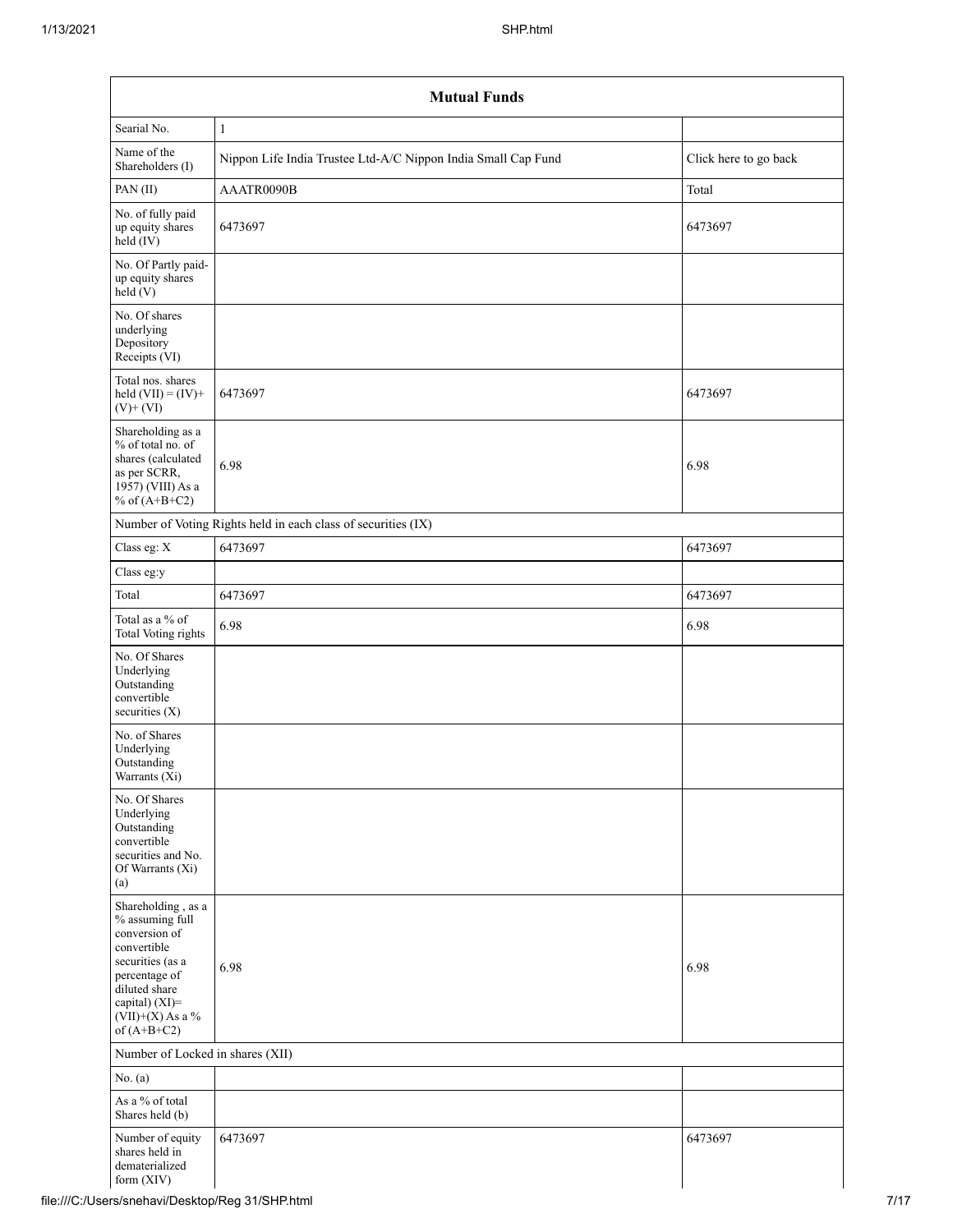| Reason for not providing PAN    |  |
|---------------------------------|--|
| Reason for not<br>providing PAN |  |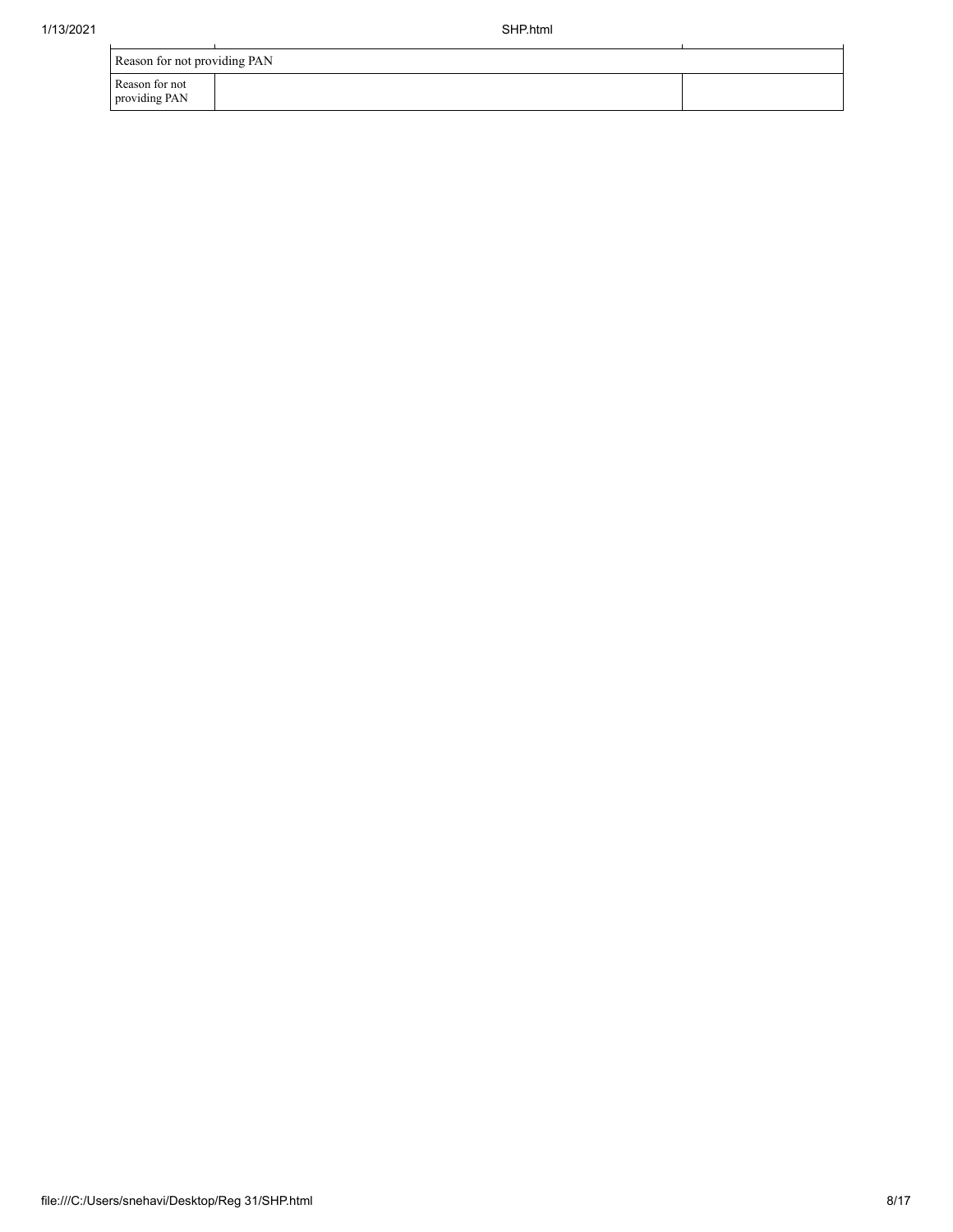| Searial No.                                                                                                                                                                          | $\mathbf{1}$                                                  | $\sqrt{2}$                               | $\mathfrak{Z}$                           | $\overline{4}$                             |                          |
|--------------------------------------------------------------------------------------------------------------------------------------------------------------------------------------|---------------------------------------------------------------|------------------------------------------|------------------------------------------|--------------------------------------------|--------------------------|
| Name of the<br>Shareholders (I)                                                                                                                                                      | Consilium Extended<br>Opportunities Fund L.P.                 | East Bridge Capital<br>Master Fund I Ltd | Kuwait Investment<br>Authority Fund F238 | East Bridge Capital<br>Master Fund Limited | Click here<br>to go back |
| PAN(II)                                                                                                                                                                              | AANFC8569P                                                    | AAECE8814F                               | AAATK3858Q                               | AACCE9888M                                 | Total                    |
| No. of fully paid<br>up equity shares<br>held (IV)                                                                                                                                   | 5359887                                                       | 4793508                                  | 4174921                                  | 3599997                                    | 17928313                 |
| No. Of Partly paid-<br>up equity shares<br>$\text{held} (V)$                                                                                                                         |                                                               |                                          |                                          |                                            |                          |
| No. Of shares<br>underlying<br>Depository<br>Receipts (VI)                                                                                                                           |                                                               |                                          |                                          |                                            |                          |
| Total nos. shares<br>held $(VII) = (IV) +$<br>$(V)$ + $(VI)$                                                                                                                         | 5359887                                                       | 4793508                                  | 4174921                                  | 3599997                                    | 17928313                 |
| Shareholding as a<br>% of total no. of<br>shares (calculated<br>as per SCRR,<br>1957) (VIII) As a<br>% of $(A+B+C2)$                                                                 | 5.78                                                          | 5.17                                     | 4.5                                      | 3.88                                       | 19.32                    |
|                                                                                                                                                                                      | Number of Voting Rights held in each class of securities (IX) |                                          |                                          |                                            |                          |
| Class eg: X                                                                                                                                                                          | 5359887                                                       | 4793508                                  | 4174921                                  | 3599997                                    | 17928313                 |
| Class eg:y                                                                                                                                                                           |                                                               |                                          |                                          |                                            |                          |
| Total                                                                                                                                                                                | 5359887                                                       | 4793508                                  | 4174921                                  | 3599997                                    | 17928313                 |
| Total as a $\%$ of<br><b>Total Voting rights</b>                                                                                                                                     | 5.78                                                          | 5.17                                     | 4.5                                      | 3.88                                       | 19.32                    |
| No. Of Shares<br>Underlying<br>Outstanding<br>convertible<br>securities (X)                                                                                                          |                                                               |                                          |                                          |                                            |                          |
| No. of Shares<br>Underlying<br>Outstanding<br>Warrants (Xi)                                                                                                                          |                                                               |                                          |                                          |                                            |                          |
| No. Of Shares<br>Underlying<br>Outstanding<br>convertible<br>securities and No.<br>Of Warrants (Xi)<br>(a)                                                                           |                                                               |                                          |                                          |                                            |                          |
| Shareholding, as a<br>% assuming full<br>conversion of<br>convertible<br>securities (as a<br>percentage of<br>diluted share<br>capital) (XI)=<br>$(VII)+(X)$ As a %<br>of $(A+B+C2)$ | 5.78                                                          | 5.17                                     | 4.5                                      | 3.88                                       | 19.32                    |
| Number of Locked in shares (XII)                                                                                                                                                     |                                                               |                                          |                                          |                                            |                          |
| No. (a)                                                                                                                                                                              |                                                               |                                          |                                          |                                            |                          |
| As a % of total<br>Shares held (b)                                                                                                                                                   |                                                               |                                          |                                          |                                            |                          |
| Number of equity<br>shares held in                                                                                                                                                   | 5359887                                                       | 4793508                                  | 4174921                                  | 3599997                                    | 17928313                 |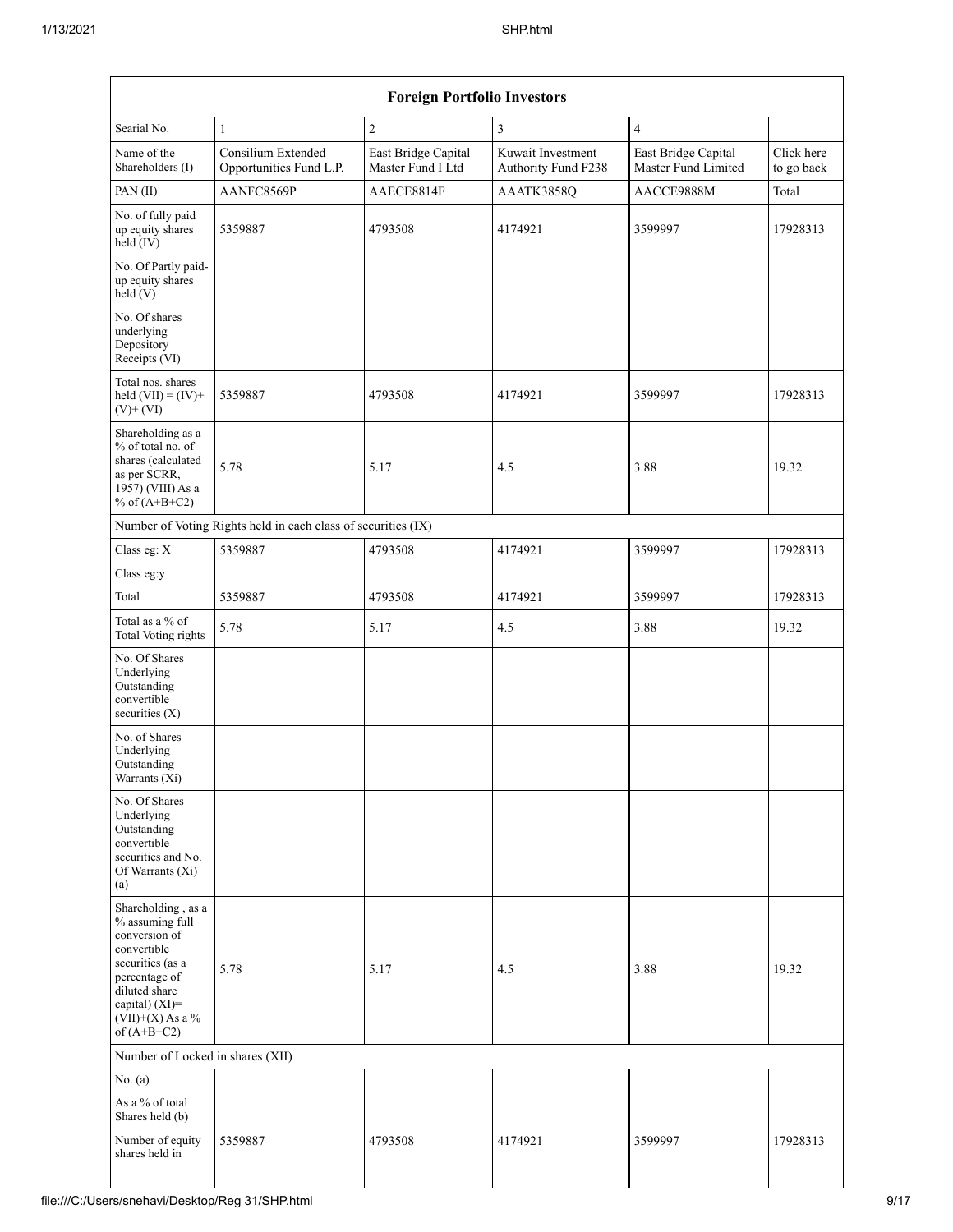| dematerialized<br>form $(XIV)$  |  |  |  |  |  |  |  |  |  |  |
|---------------------------------|--|--|--|--|--|--|--|--|--|--|
| Reason for not providing PAN    |  |  |  |  |  |  |  |  |  |  |
| Reason for not<br>providing PAN |  |  |  |  |  |  |  |  |  |  |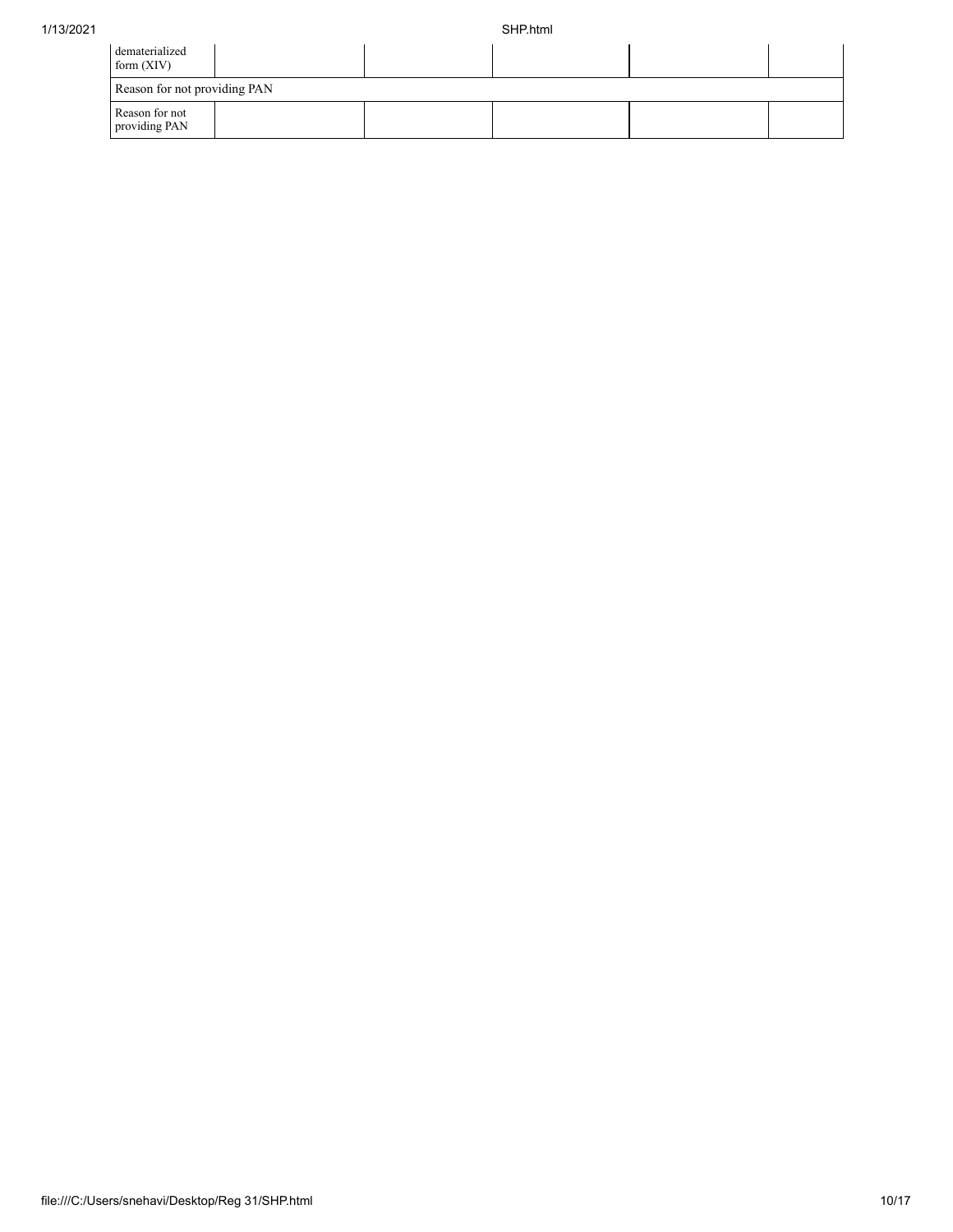| Any Other (specify)                                                                                                                                                                  |                            |                                                               |                                              |                     |                                        |                                              |            |  |  |  |  |  |
|--------------------------------------------------------------------------------------------------------------------------------------------------------------------------------------|----------------------------|---------------------------------------------------------------|----------------------------------------------|---------------------|----------------------------------------|----------------------------------------------|------------|--|--|--|--|--|
| Searial No.                                                                                                                                                                          | $\mathbf{1}$               | $\sqrt{2}$                                                    | 3                                            | 4                   | 5                                      | 6                                            | $\sqrt{ }$ |  |  |  |  |  |
| Category                                                                                                                                                                             | <b>Bodies</b><br>Corporate | <b>Bodies Corporate</b>                                       | <b>Bodies Corporate</b>                      | Clearing<br>Members | Director or<br>Director's<br>Relatives | Director or<br>Director's Relatives          | Employees  |  |  |  |  |  |
| Category / More<br>than 1 percentage                                                                                                                                                 | Category                   | More than 1<br>percentage of<br>shareholding                  | More than 1<br>percentage of<br>shareholding | Category            | Category                               | More than 1<br>percentage of<br>shareholding | Category   |  |  |  |  |  |
| Name of the<br>Shareholders (I)                                                                                                                                                      |                            | Kedia Securities<br>Private Limited                           | Shubhi Consultancy<br>Services LLP           |                     |                                        | Sanjay Nayak                                 |            |  |  |  |  |  |
| PAN (II)                                                                                                                                                                             |                            | AAACK1834H                                                    | ACVFS7166E                                   |                     |                                        | AAAPN0409J                                   |            |  |  |  |  |  |
| No. of the<br>Shareholders (I)                                                                                                                                                       | 198                        | $\mathbf{1}$                                                  | 1                                            | 168                 | $\mathfrak{Z}$                         | $\mathbf{1}$                                 | 385        |  |  |  |  |  |
| No. of fully paid<br>up equity shares<br>$held$ (IV)                                                                                                                                 | 7035922                    | 3900000                                                       | 1215348                                      | 818171              | 3540862                                | 2700529                                      | 6312009    |  |  |  |  |  |
| No. Of Partly paid-<br>up equity shares<br>held (V)                                                                                                                                  |                            |                                                               |                                              |                     |                                        |                                              |            |  |  |  |  |  |
| No. Of shares<br>underlying<br>Depository<br>Receipts (VI)                                                                                                                           |                            |                                                               |                                              |                     |                                        |                                              |            |  |  |  |  |  |
| Total nos. shares<br>held $(VII) = (IV) +$<br>$(V)$ + $(VI)$                                                                                                                         | 7035922                    | 3900000                                                       | 1215348                                      | 818171              | 3540862                                | 2700529                                      | 6312009    |  |  |  |  |  |
| Shareholding as a<br>% of total no. of<br>shares (calculated<br>as per SCRR,<br>1957) (VIII) As a<br>% of $(A+B+C2)$                                                                 | 7.58                       | 4.2                                                           | 1.31                                         | 0.88                | 3.82                                   | 2.91                                         | 6.8        |  |  |  |  |  |
|                                                                                                                                                                                      |                            | Number of Voting Rights held in each class of securities (IX) |                                              |                     |                                        |                                              |            |  |  |  |  |  |
| Class eg: X                                                                                                                                                                          | 7035922                    | 3900000                                                       | 1215348                                      | 818171              | 3540862                                | 2700529                                      | 6312009    |  |  |  |  |  |
| Class eg:y                                                                                                                                                                           |                            |                                                               |                                              |                     |                                        |                                              |            |  |  |  |  |  |
| Total                                                                                                                                                                                | 7035922                    | 3900000                                                       | 1215348                                      | 818171              | 3540862                                | 2700529                                      | 6312009    |  |  |  |  |  |
| Total as a % of<br><b>Total Voting rights</b>                                                                                                                                        | 7.58                       | 4.2                                                           | 1.31                                         | 0.88                | 3.82                                   | 2.91                                         | 6.8        |  |  |  |  |  |
| No. Of Shares<br>Underlying<br>Outstanding<br>convertible<br>securities (X)                                                                                                          |                            |                                                               |                                              |                     |                                        |                                              |            |  |  |  |  |  |
| No. of Shares<br>Underlying<br>Outstanding<br>Warrants (Xi)                                                                                                                          |                            |                                                               |                                              |                     |                                        |                                              |            |  |  |  |  |  |
| No. Of Shares<br>Underlying<br>Outstanding<br>convertible<br>securities and No.<br>Of Warrants (Xi)<br>(a)                                                                           |                            |                                                               |                                              |                     |                                        |                                              |            |  |  |  |  |  |
| Shareholding, as a<br>% assuming full<br>conversion of<br>convertible<br>securities (as a<br>percentage of<br>diluted share<br>capital) (XI)=<br>$(VII)+(X)$ As a %<br>of $(A+B+C2)$ | 7.58                       | 4.2                                                           | 1.31                                         | 0.88                | 3.82                                   | 2.91                                         | 6.8        |  |  |  |  |  |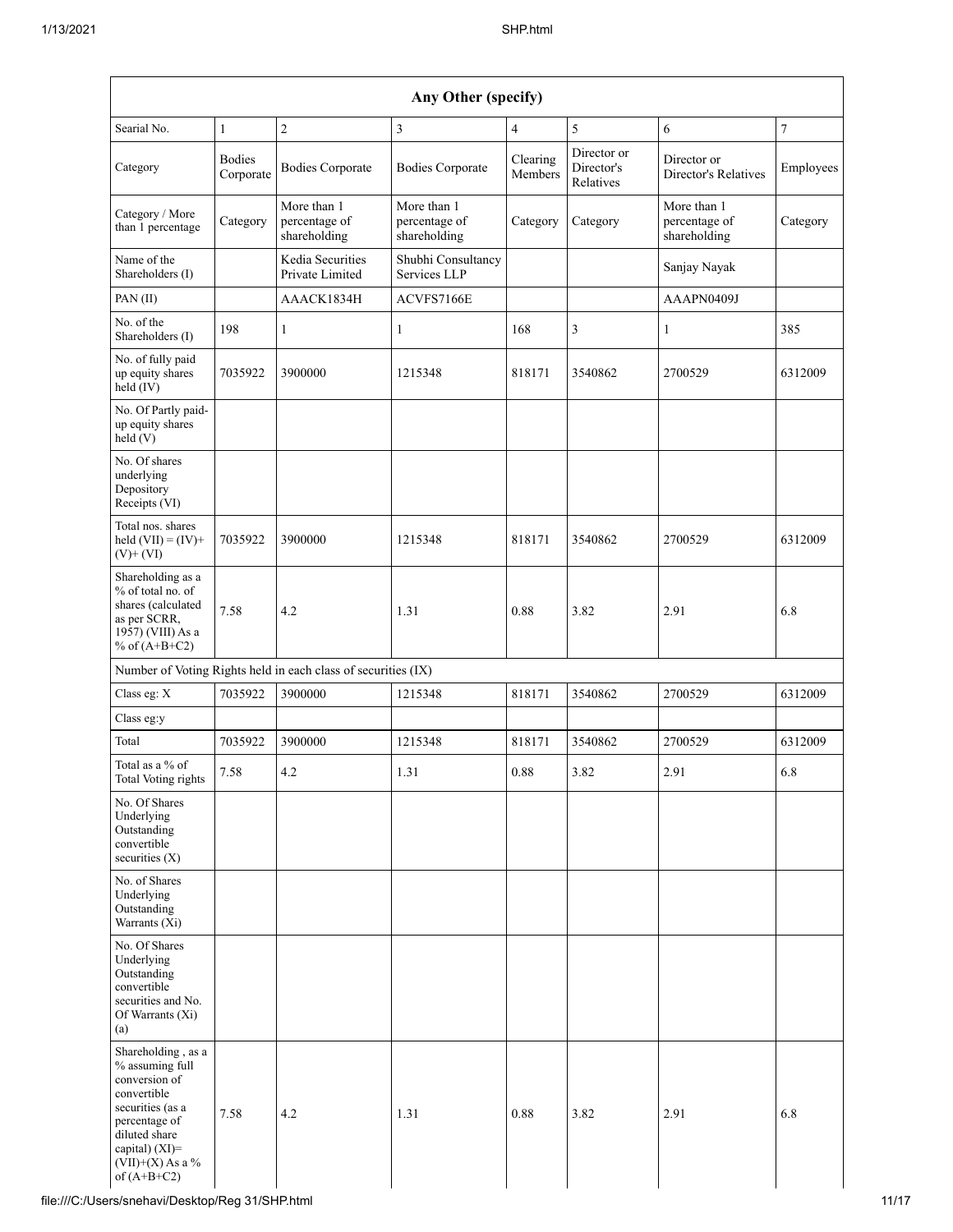| 1/13/2021 |                                                                      |                              |         |         | SHP.html |         |         |         |  |  |  |
|-----------|----------------------------------------------------------------------|------------------------------|---------|---------|----------|---------|---------|---------|--|--|--|
|           | Number of Locked in shares (XII)                                     |                              |         |         |          |         |         |         |  |  |  |
|           | No. (a)                                                              |                              |         |         |          |         |         |         |  |  |  |
|           | As a % of total<br>Shares held (b)                                   |                              |         |         |          |         |         |         |  |  |  |
|           | Number of equity<br>shares held in<br>dematerialized<br>form $(XIV)$ | 7035922                      | 3900000 | 1215348 | 818171   | 3540862 | 2700529 | 6312009 |  |  |  |
|           |                                                                      | Reason for not providing PAN |         |         |          |         |         |         |  |  |  |
|           | Reason for not<br>providing PAN                                      |                              |         |         |          |         |         |         |  |  |  |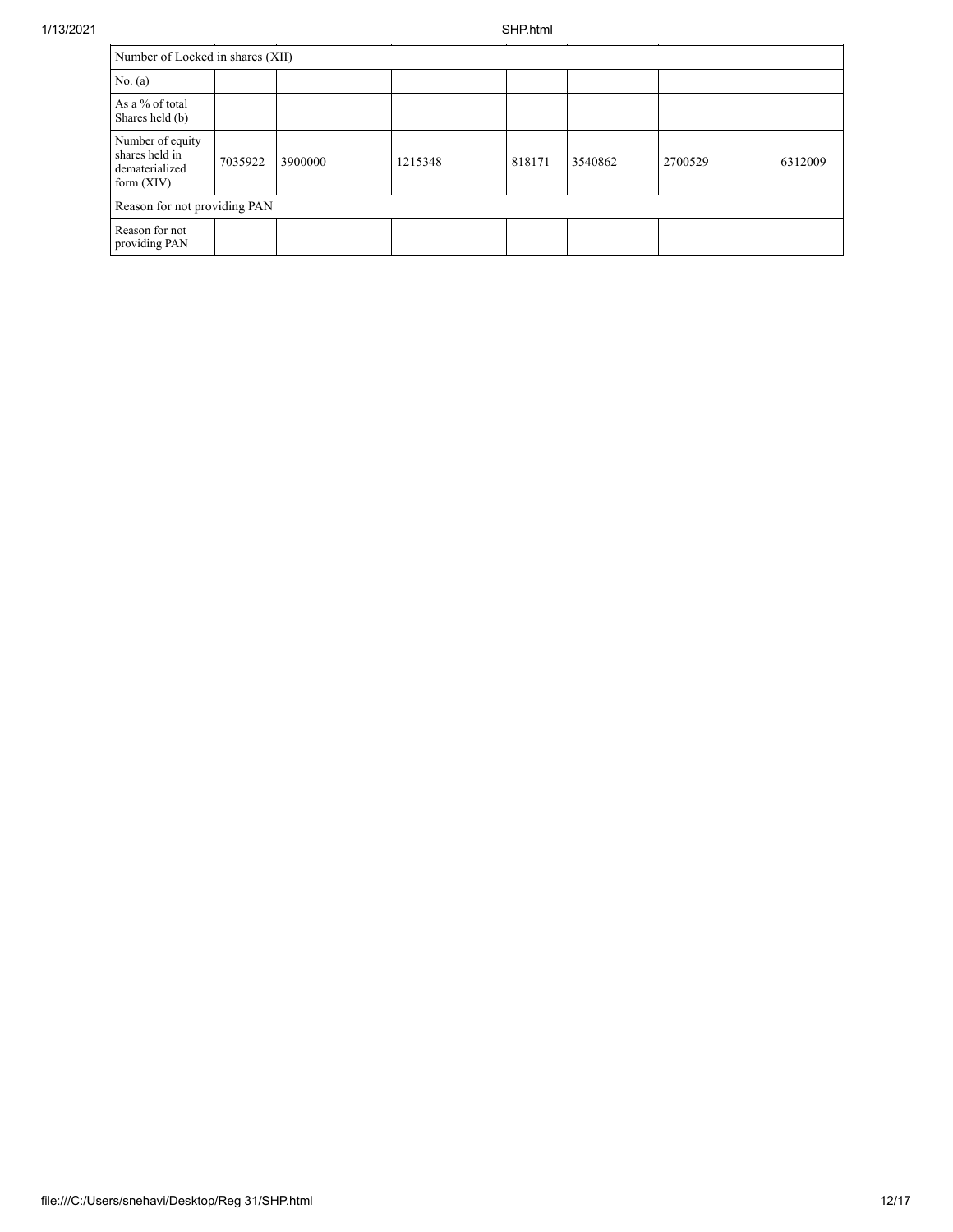| Any Other (specify)                                                                                                                                                                     |                                                               |            |                              |                      |                                              |                                              |                |
|-----------------------------------------------------------------------------------------------------------------------------------------------------------------------------------------|---------------------------------------------------------------|------------|------------------------------|----------------------|----------------------------------------------|----------------------------------------------|----------------|
| Searial No.                                                                                                                                                                             | 8                                                             | 9          | 10                           | 11                   | 12                                           | 13                                           | 14             |
| Category                                                                                                                                                                                | Employees                                                     | <b>HUF</b> | Non-Resident<br>Indian (NRI) | Others               | Others                                       | Others                                       | Trusts         |
| Category / More<br>than 1 percentage                                                                                                                                                    | More than 1<br>percentage of<br>shareholding                  | Category   | Category                     | Category             | More than 1<br>percentage of<br>shareholding | More than 1<br>percentage of<br>shareholding | Category       |
| Name of the<br>Shareholders (I)                                                                                                                                                         | Kumar N Sivarajan                                             |            |                              | Foreign<br>Companies | Cascade Capital<br>Management<br>Mauritius   | Samena Spectrum<br>Co                        |                |
| PAN(II)                                                                                                                                                                                 | AIFPS1823E                                                    |            |                              |                      | AAGCC7235A                                   | AAXCS0197E                                   |                |
| No. of the<br>Shareholders (I)                                                                                                                                                          | 1                                                             | 753        | 623                          | 3                    | 1                                            | 1                                            | $\overline{2}$ |
| No. of fully paid<br>up equity shares<br>held (IV)                                                                                                                                      | 1853184                                                       | 560826     | 1008062                      | 26084648             | 16513184                                     | 9441649                                      | 96381          |
| No. Of Partly paid-<br>up equity shares<br>held(V)                                                                                                                                      |                                                               |            |                              |                      |                                              |                                              |                |
| No. Of shares<br>underlying<br>Depository<br>Receipts (VI)                                                                                                                              |                                                               |            |                              |                      |                                              |                                              |                |
| Total nos. shares<br>held $(VII) = (IV) +$<br>$(V)$ + $(VI)$                                                                                                                            | 1853184                                                       | 560826     | 1008062                      | 26084648             | 16513184                                     | 9441649                                      | 96381          |
| Shareholding as a<br>% of total no. of<br>shares (calculated<br>as per SCRR,<br>1957) (VIII) As a<br>% of $(A+B+C2)$                                                                    | $\overline{c}$                                                | 0.6        | 1.09                         | 28.11                | 17.79                                        | 10.17                                        | 0.1            |
|                                                                                                                                                                                         | Number of Voting Rights held in each class of securities (IX) |            |                              |                      |                                              |                                              |                |
| Class eg: X                                                                                                                                                                             | 1853184                                                       | 560826     | 1008062                      | 26084648             | 16513184                                     | 9441649                                      | 96381          |
| Class eg:y                                                                                                                                                                              |                                                               |            |                              |                      |                                              |                                              |                |
| Total                                                                                                                                                                                   | 1853184                                                       | 560826     | 1008062                      | 26084648             | 16513184                                     | 9441649                                      | 96381          |
| Total as a % of<br>Total Voting rights                                                                                                                                                  | $\mathfrak{D}$                                                | 0.6        | 1.09                         | 28.11                | 17.79                                        | 10.17                                        | 0.1            |
| No. Of Shares<br>Underlying<br>Outstanding<br>convertible<br>securities $(X)$                                                                                                           |                                                               |            |                              |                      |                                              |                                              |                |
| No. of Shares<br>Underlying<br>Outstanding<br>Warrants $(X_i)$                                                                                                                          |                                                               |            |                              |                      |                                              |                                              |                |
| No. Of Shares<br>Underlying<br>Outstanding<br>convertible<br>securities and No.<br>Of Warrants (Xi)<br>(a)                                                                              |                                                               |            |                              |                      |                                              |                                              |                |
| Shareholding, as a<br>% assuming full<br>conversion of<br>convertible<br>securities (as a<br>percentage of<br>diluted share<br>capital) $(XI)$ =<br>$(VII)+(X)$ As a %<br>of $(A+B+C2)$ | $\overline{c}$                                                | 0.6        | 1.09                         | 28.11                | 17.79                                        | 10.17                                        | 0.1            |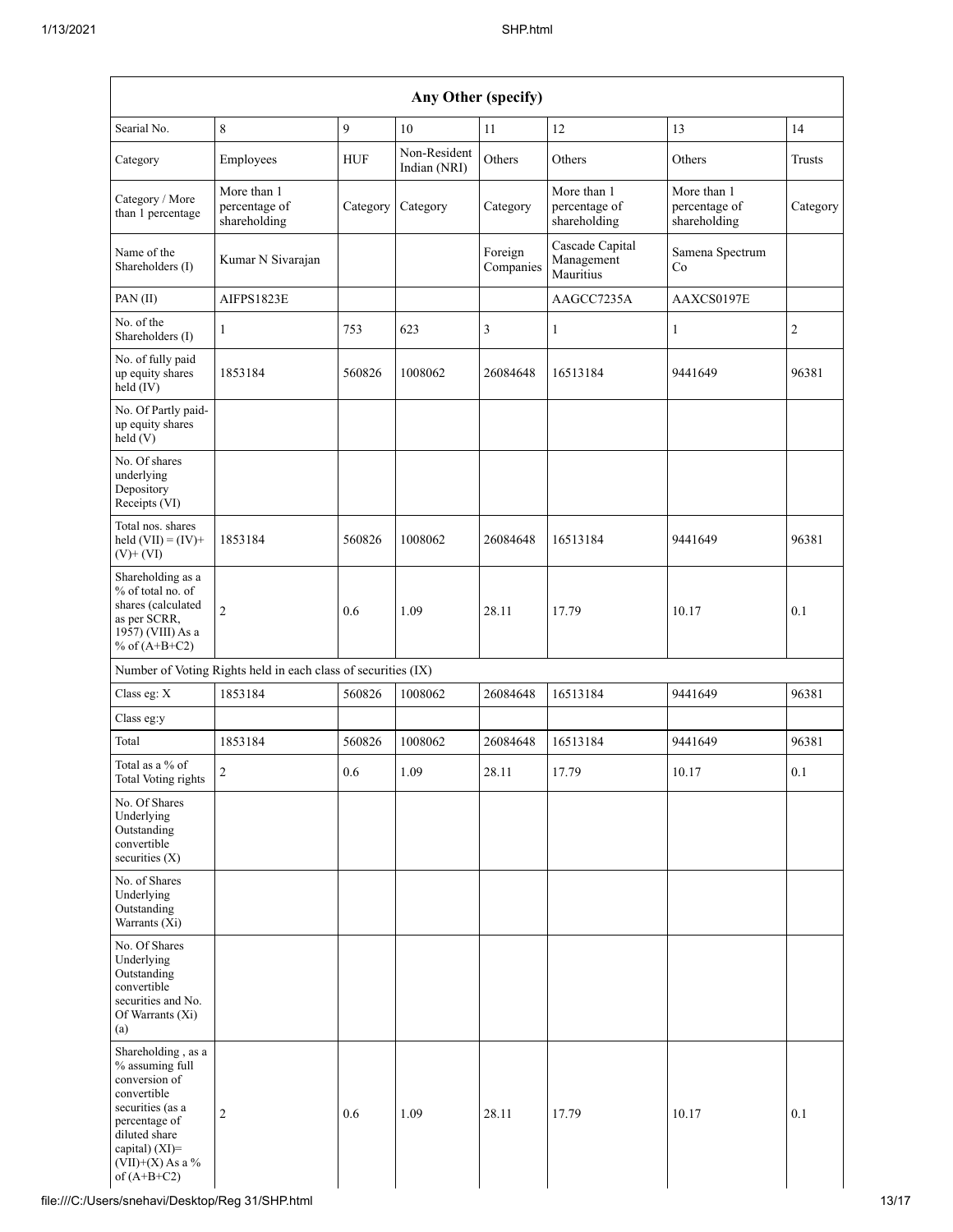| Number of Locked in shares (XII)                                     |         |        |        |          |          |         |   |
|----------------------------------------------------------------------|---------|--------|--------|----------|----------|---------|---|
| No. $(a)$                                                            |         |        |        |          |          |         |   |
| As a % of total<br>Shares held (b)                                   |         |        |        |          |          |         |   |
| Number of equity<br>shares held in<br>dematerialized<br>form $(XIV)$ | 1853184 | 560826 | 979262 | 26084648 | 16513184 | 9441649 | 2 |
| Reason for not providing PAN                                         |         |        |        |          |          |         |   |
| Reason for not<br>providing PAN                                      |         |        |        |          |          |         |   |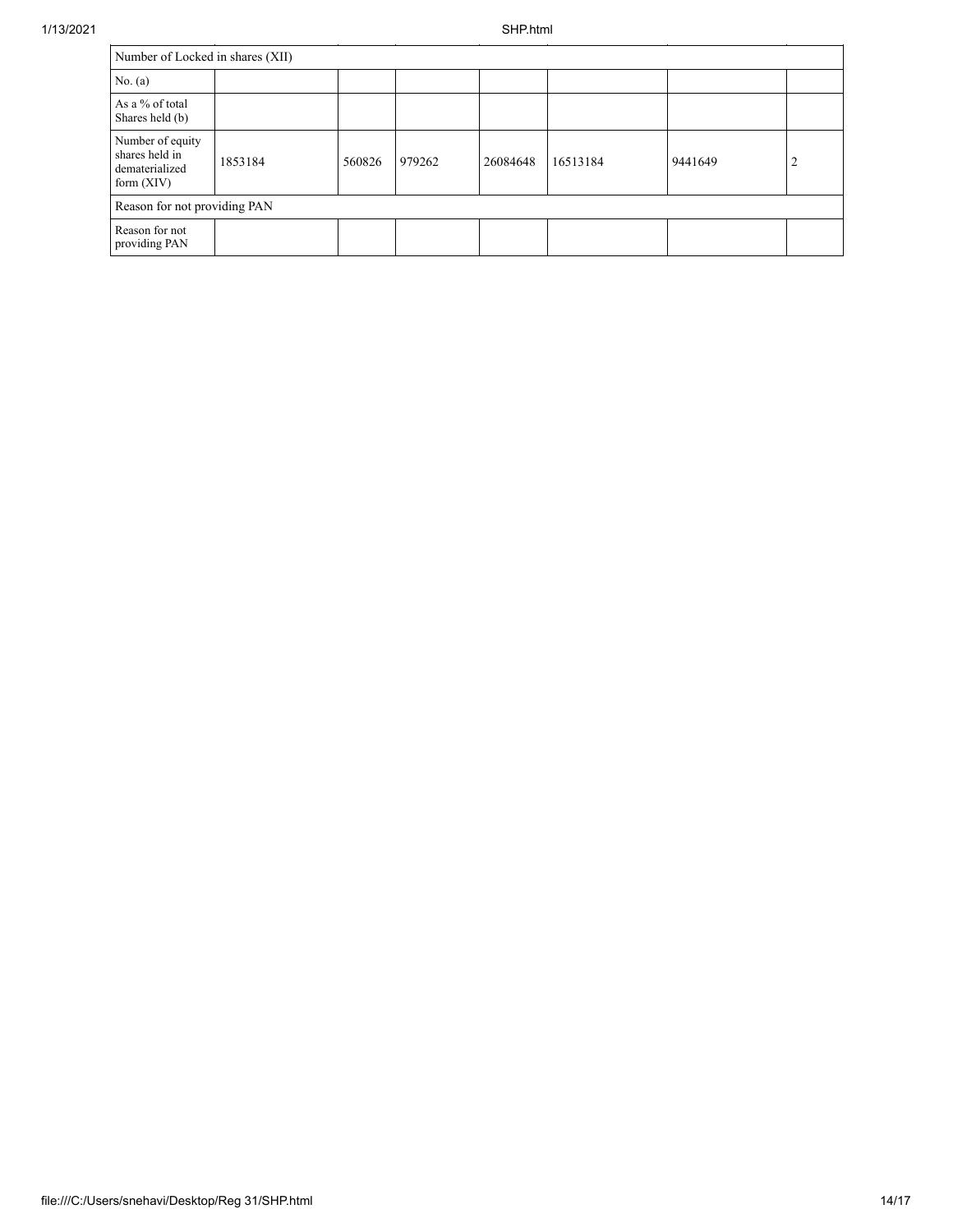| Any Other (specify)                                                                                                                                                                  |                       |  |  |  |
|--------------------------------------------------------------------------------------------------------------------------------------------------------------------------------------|-----------------------|--|--|--|
| Searial No.                                                                                                                                                                          |                       |  |  |  |
| Category                                                                                                                                                                             |                       |  |  |  |
| Category / More<br>than 1 percentage                                                                                                                                                 |                       |  |  |  |
| Name of the<br>Shareholders (I)                                                                                                                                                      | Click here to go back |  |  |  |
| PAN(II)                                                                                                                                                                              | Total                 |  |  |  |
| No. of the<br>Shareholders (I)                                                                                                                                                       | 2135                  |  |  |  |
| No. of fully paid<br>up equity shares<br>$held$ (IV)                                                                                                                                 | 45456881              |  |  |  |
| No. Of Partly paid-<br>up equity shares<br>held (V)                                                                                                                                  |                       |  |  |  |
| No. Of shares<br>underlying<br>Depository<br>Receipts (VI)                                                                                                                           |                       |  |  |  |
| Total nos. shares<br>held $(VII) = (IV) +$<br>$(V)$ + $(VI)$                                                                                                                         | 45456881              |  |  |  |
| Shareholding as a<br>% of total no. of<br>shares (calculated<br>as per SCRR,<br>1957) (VIII) As a<br>% of $(A+B+C2)$                                                                 | 48.98                 |  |  |  |
| Number of Voting Rights held in each class of securities (IX)                                                                                                                        |                       |  |  |  |
| Class eg: X                                                                                                                                                                          | 45456881              |  |  |  |
| Class eg:y                                                                                                                                                                           |                       |  |  |  |
| Total                                                                                                                                                                                | 45456881              |  |  |  |
| Total as a % of<br><b>Total Voting rights</b>                                                                                                                                        | 48.98                 |  |  |  |
| No. Of Shares<br>Underlying<br>Outstanding<br>convertible<br>securities $(X)$                                                                                                        |                       |  |  |  |
| No. of Shares<br>Underlying<br>Outstanding<br>Warrants (Xi)                                                                                                                          |                       |  |  |  |
| No. Of Shares<br>Underlying<br>Outstanding<br>convertible<br>securities and No.<br>Of Warrants (Xi)<br>(a)                                                                           |                       |  |  |  |
| Shareholding, as a<br>% assuming full<br>conversion of<br>convertible<br>securities (as a<br>percentage of<br>diluted share<br>capital) (XI)=<br>$(VII)+(X)$ As a %<br>of $(A+B+C2)$ | 48.98                 |  |  |  |
| Number of Locked in shares (XII)                                                                                                                                                     |                       |  |  |  |
| No. $(a)$                                                                                                                                                                            |                       |  |  |  |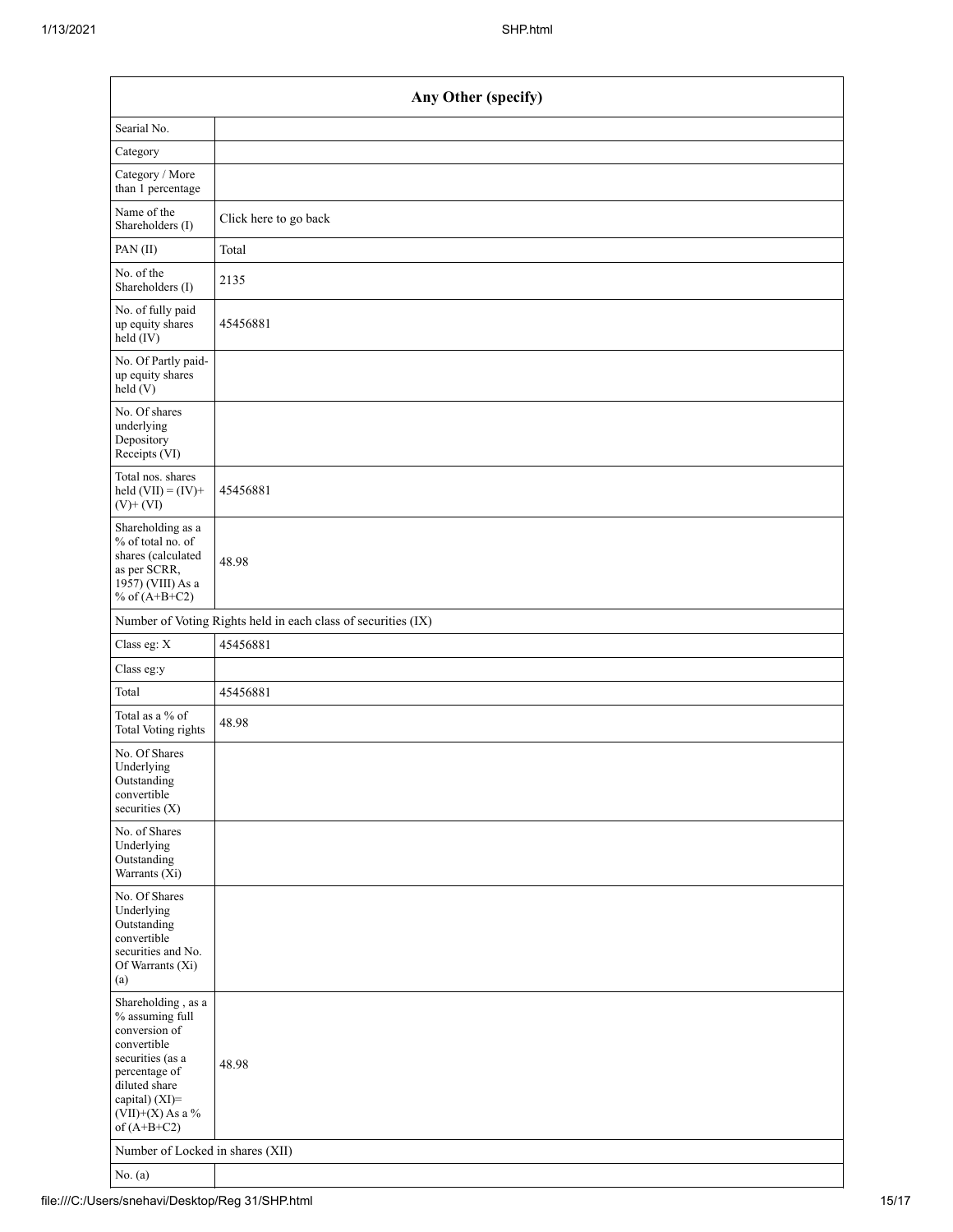| As a % of total<br>Shares held (b)                                   |          |
|----------------------------------------------------------------------|----------|
| Number of equity<br>shares held in<br>dematerialized<br>form $(XIV)$ | 45331702 |
| Reason for not providing PAN                                         |          |
| Reason for not<br>providing PAN                                      |          |